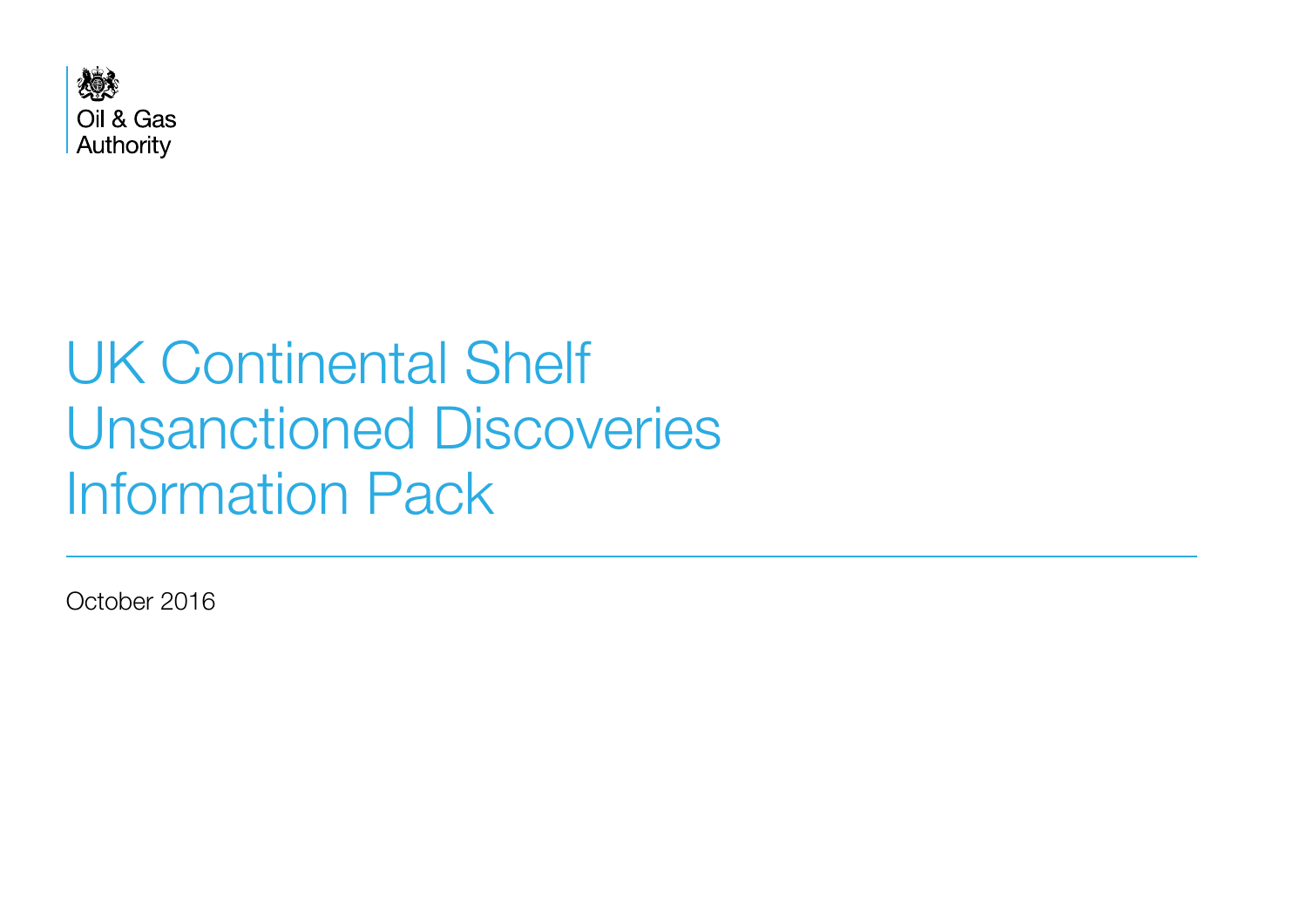### Information pack - Introduction

This pack has been prepared to increase industry awareness of the potential of UK Continental Shelf (UKCS) unsanctioned discoveries: resources, distribution, ownership, and proximity to infrastructure

#### For the purposes of this information pack, there are the following definitions:

**Pools -** All unsanctioned discoveries, for which there is no known on-going work by the licence operators Small Pools - Unsanctioned discoveries containing less than 50 Million barrels of oil equivalent (mmboe) (P50 technically recoverable)

Both exclude onshore discoveries.

#### This information pack includes:

- Number of pools and total P50 recoverable by geographic area
- Proximity of pools to surface and subsea architecture
- Summary of key opportunities and challenges

#### On separate maps, we also publish:

- Location of small pools and key infrastructure
- P50 volumes for unlicensed discoveries only

This publication will be followed by additional detail on specific UKCS areas and clusters of pools of greatest economic potential.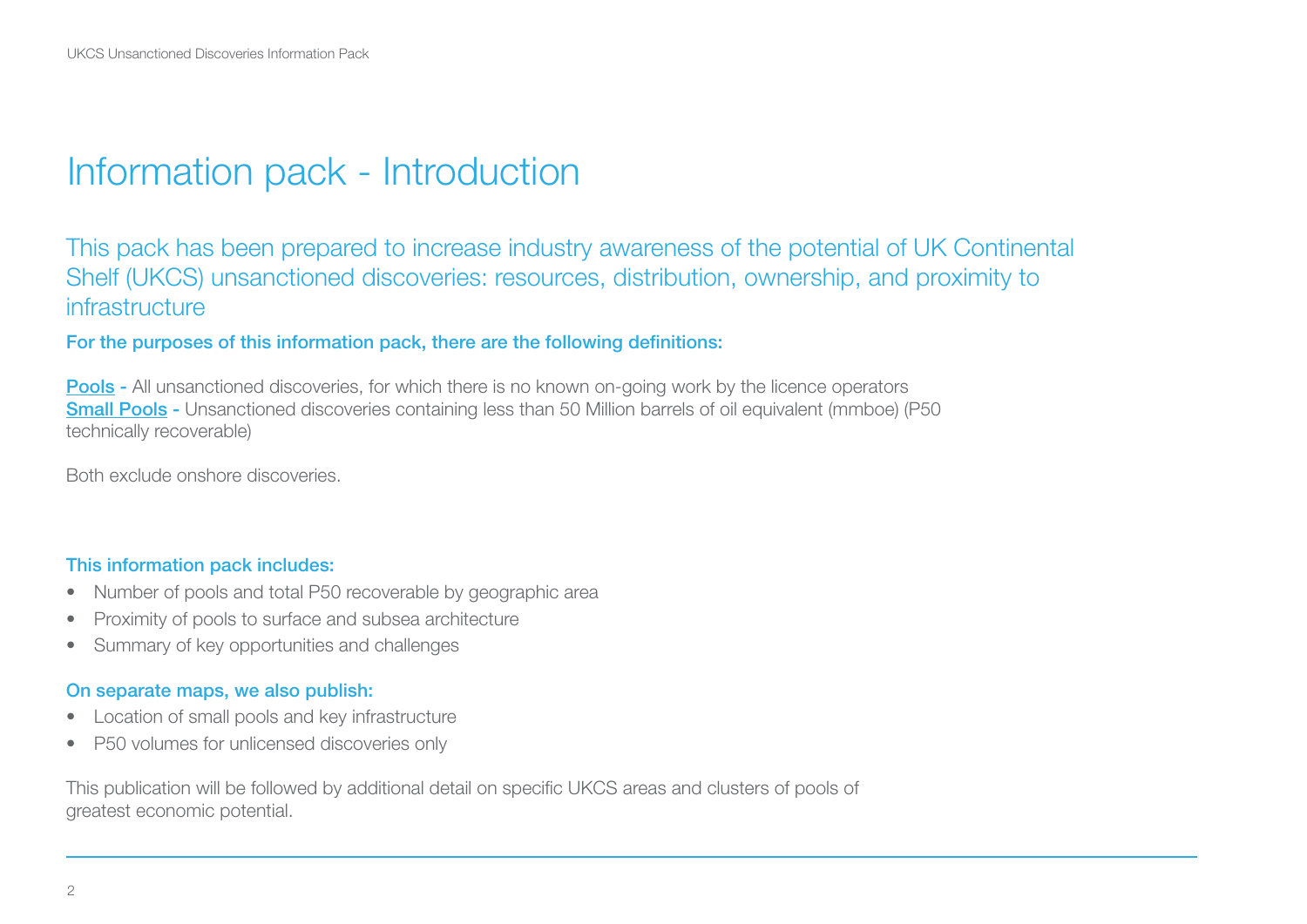### Method of Analysis and Data Constraints

The data used in this study is from the Oil & Gas Authority's (OGA) Potential Additional Resources (PARS) 2015 database, which contains discoveries for which there are no current plans for development.

The PARS database information is regularly updated to improve its accuracy and is considered to represent the best unsanctioned discovery information currently available to the OGA. The OGA is in the process of further improving the data through independent analysis and dialogue with Licence operators.

Individual pool hydrocarbon volumes (e.g. GIIP: Gas initially in place, STOIP: Stock tank oil in place and technically recoverable resources) for licensed pools cannot be disclosed in order to protect licence holder confidentiality.

P50 technically recoverable volumes of the unlicensed pools have been provided on separate maps as value ranges.

These should be considered indicative as in many cases these derived based on information and available technology at the time discovery was reported.

Data on infrastructure (pipeline, surface and subsea) are from the UKCS Common Data Access (CDA) organisation. This information is displayed on the maps and the location was used for the pool to infrastructure distance graphs.

Licensing data is from PEARS (Petroleum E-business Assignments and Relinquishment System). Details of this database can be found on the [OGA website.](https://www.ogauthority.co.uk/)

### The total number of unsanctioned discoveries (2015 PARS) = 363

#### Known Constraints:

- Nine land wells have been omitted from the study
- Six discoveries within the database are not included in this study due to data management issues
- Therefore 348 unsanctioned discoveries were used in this study unless otherwise stated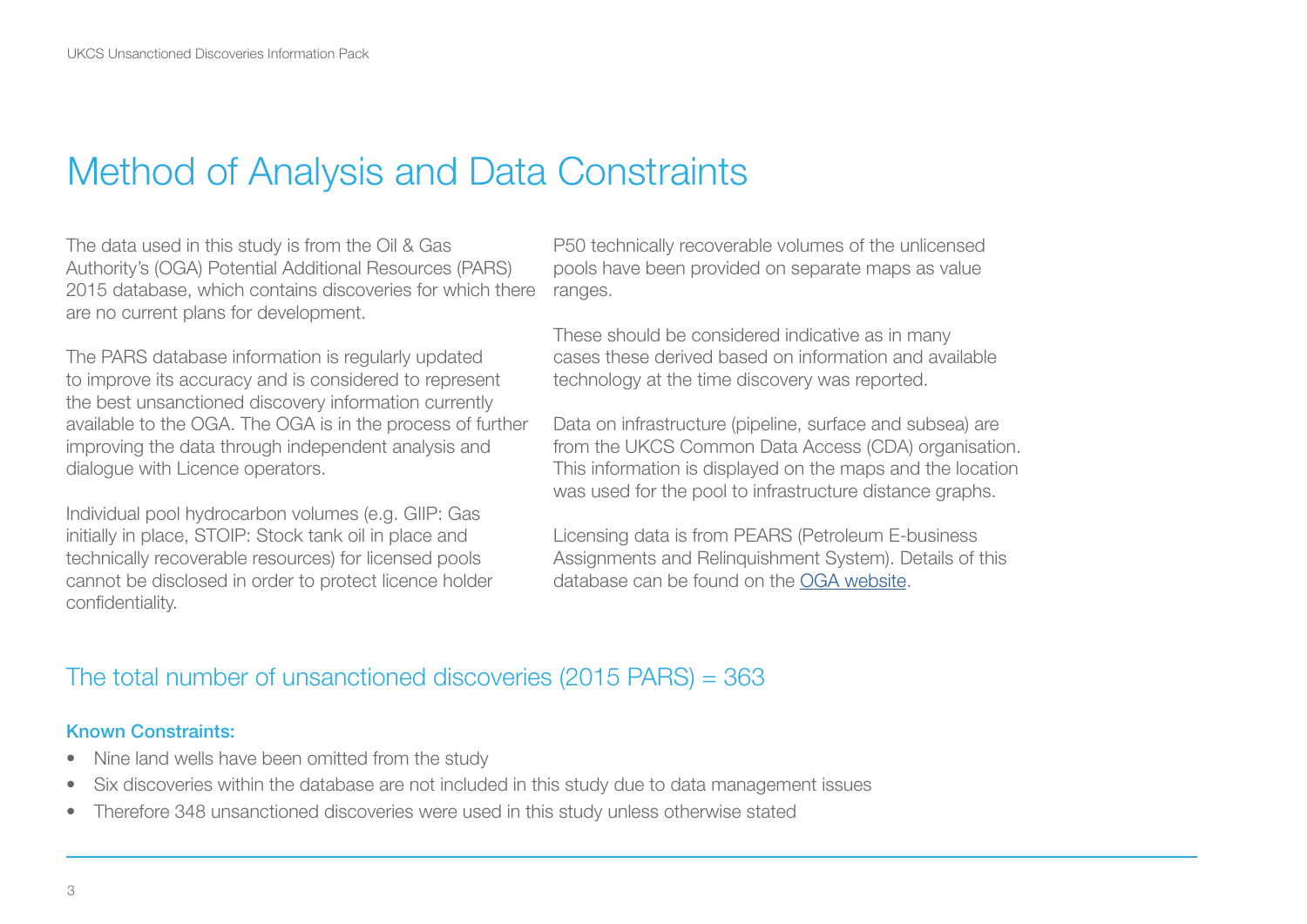## Summary of findings

Total number of unsanctioned discoveries in this study = 363, with technically recoverable P50 total of 3.4 bnboe.

Large number of pools (155) are unlicensed, across all the UKCS regions.

Pools ownership and operatorship are fragmented, with many operators operating only one or two pools each across the UKCS.

The majority of pools are located within potential tieback and/or extended reach drilling distance to existing infrastructure (fixed and floating installations, and subsea).

• For these developments, being able to reduce costs of tie-back and modifications to existing infrastructure is critical.

However, a large number of pools are outwith tie-back distance and therefore may be better suited to stand-alone type solutions.

• Efficient concepts of floating, fixed and/or subsea production facilities will be needed to make these development economically attractive.

Several unsanctioned discoveries present one or more technical challenges, with the more common being: Heavy oil, HPHT (High Pressure High Temperature), high  $H<sub>2</sub>S$ (Hydrogen Sulphide) and inert gas concentrations and/or low-permeability reservoir.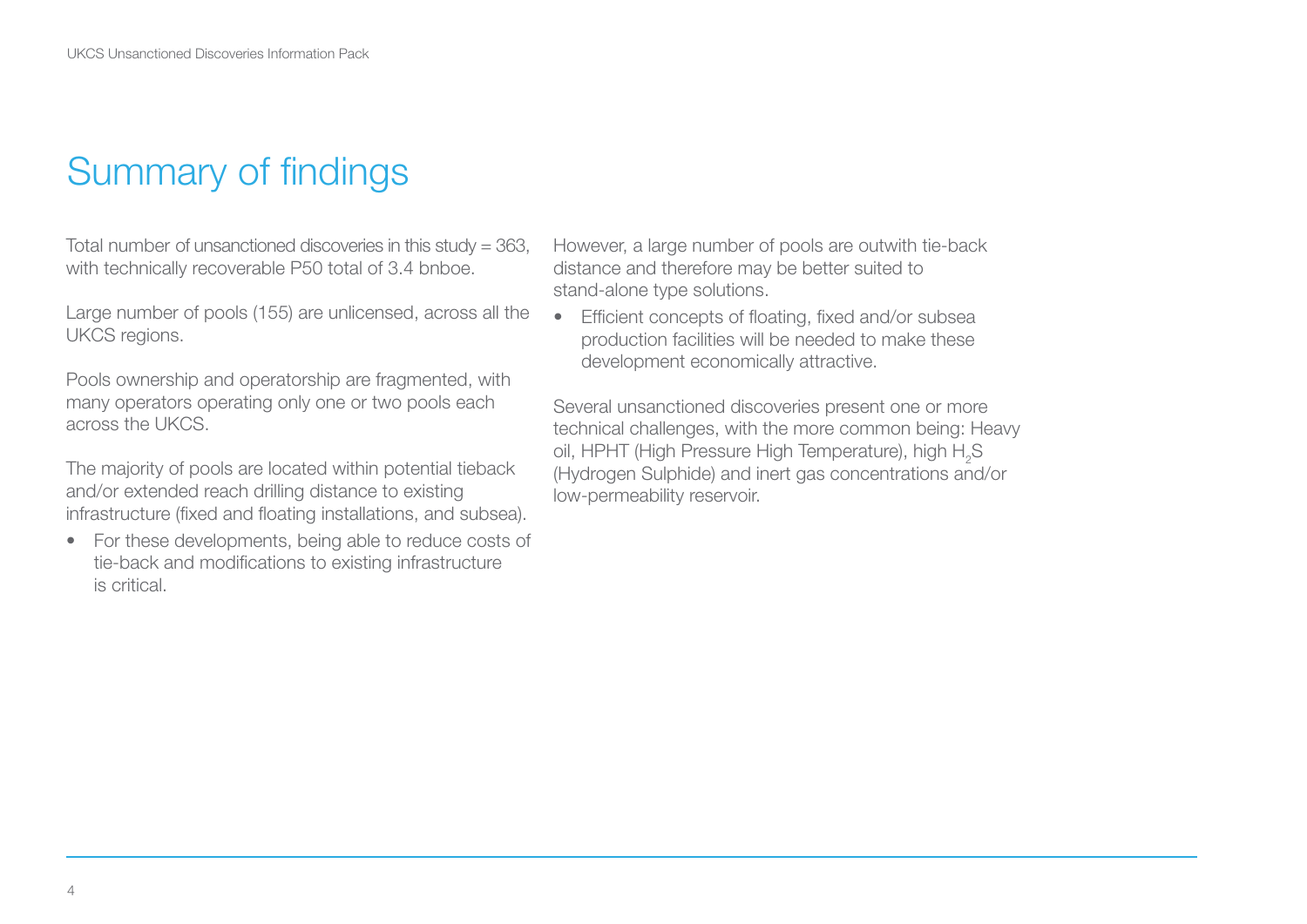## UKCS Pools by Region

#### All Pools



### Small Pools



Source: OGA PARS 2015 database, PEARS



#### [View Map Onliine](https://itportal.decc.gov.uk/web_files/gis/ukcs_maps/UKCS_Geological_Basins)

| CNS        | <b>Central North Sea</b>  |
|------------|---------------------------|
| EС         | <b>English Channel</b>    |
| ISB        | <b>Irish Sea Basin</b>    |
| <b>MFB</b> | Moray Firth Basin         |
| <b>NNS</b> | <b>Northern North Sea</b> |
| <b>SNS</b> | Southern North Sea        |
| <b>WOH</b> | West of Hebrides          |
| WOS        | <b>West of Shetland</b>   |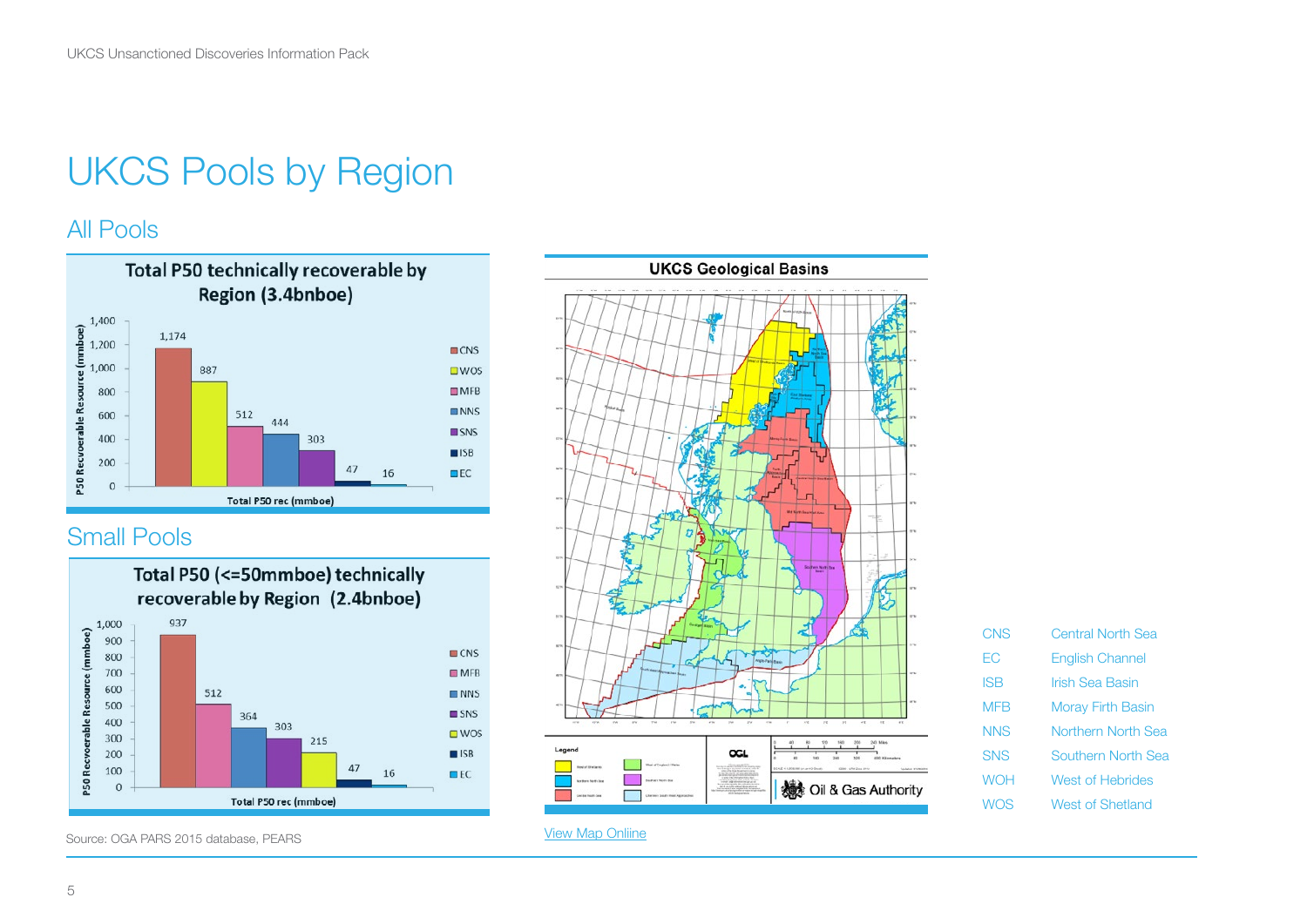Pools by the top 20 Licence Operators



Source: OGA PARS 2015 database, PEARS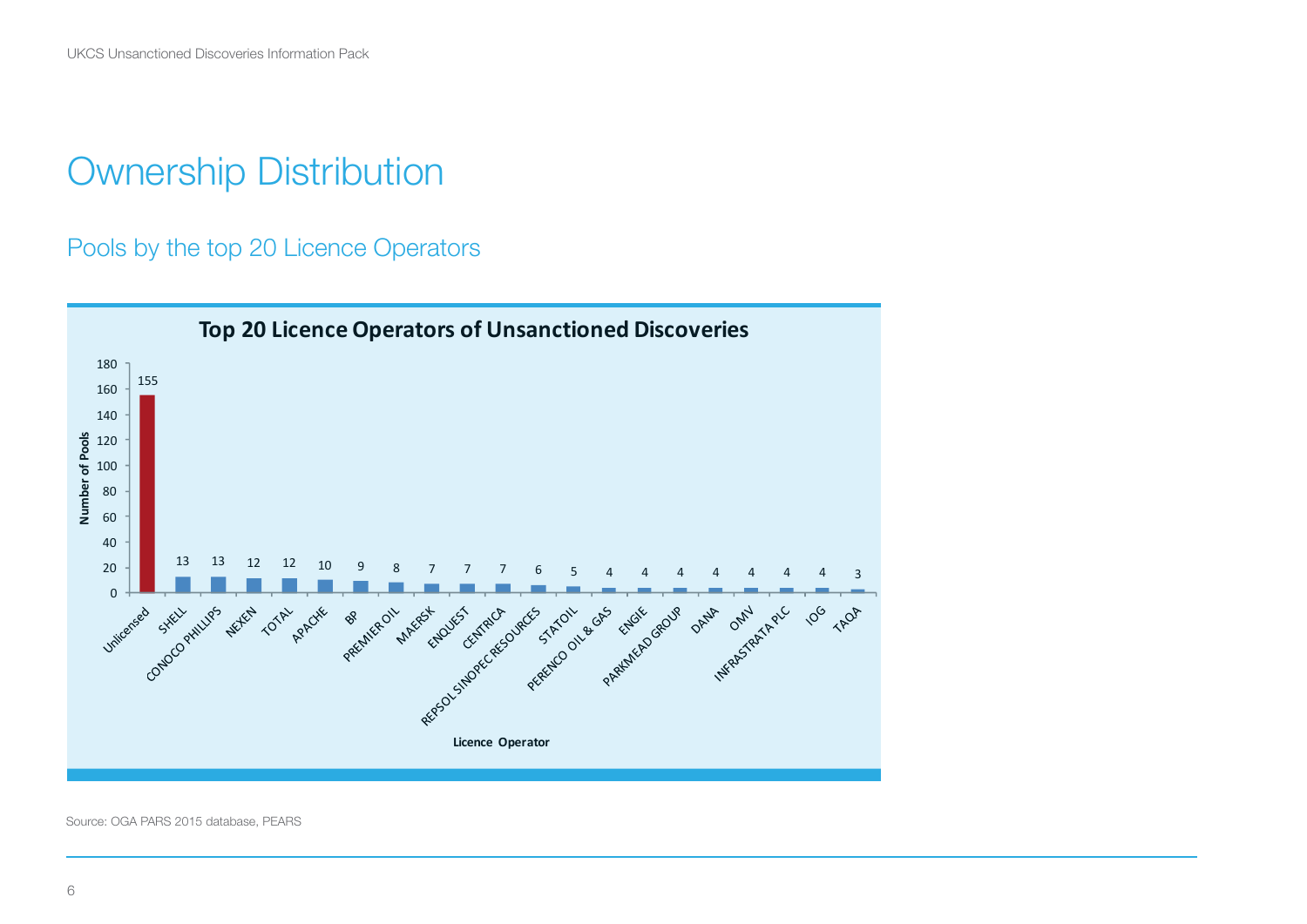#### Pool Ownership by Area

Total Number of Licence Operators of Unsanctioned Discoveries across UKCS = 51



Excludes West of Shetland (WoS), as this region is in the scope of the OGA WoS Regional study and Irish Sea Basin - Source: OGA PARS 2015 database, PEARS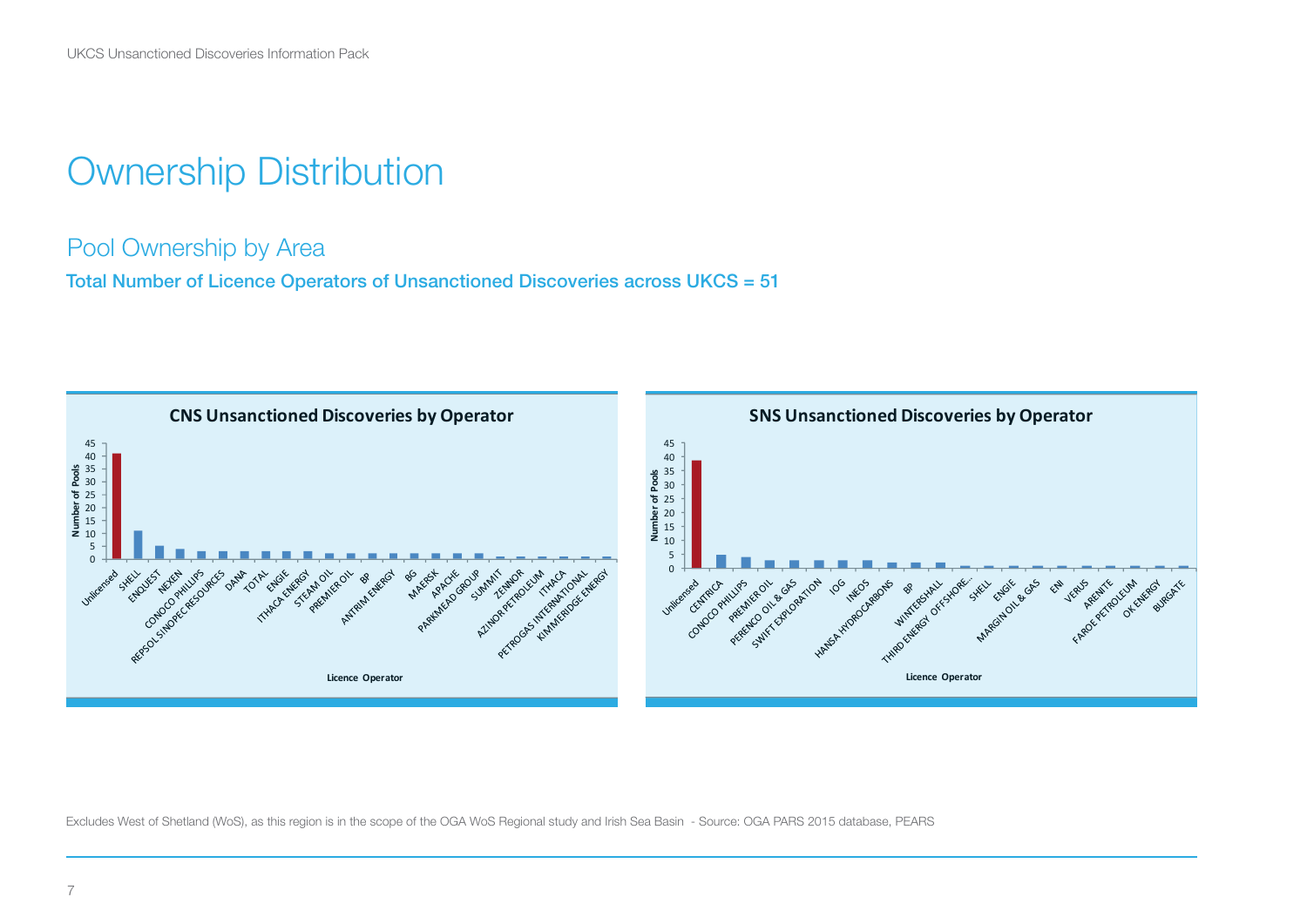#### Pool Ownership by Area

Total Number of Licence Operators of Unsanctioned Discoveries across UKCS = 51



Excludes WoS, as this region is in the scope of the OGA WoS Regional Study and Irish Sea Basin - Source: OGA PARS 2015 database, PEARS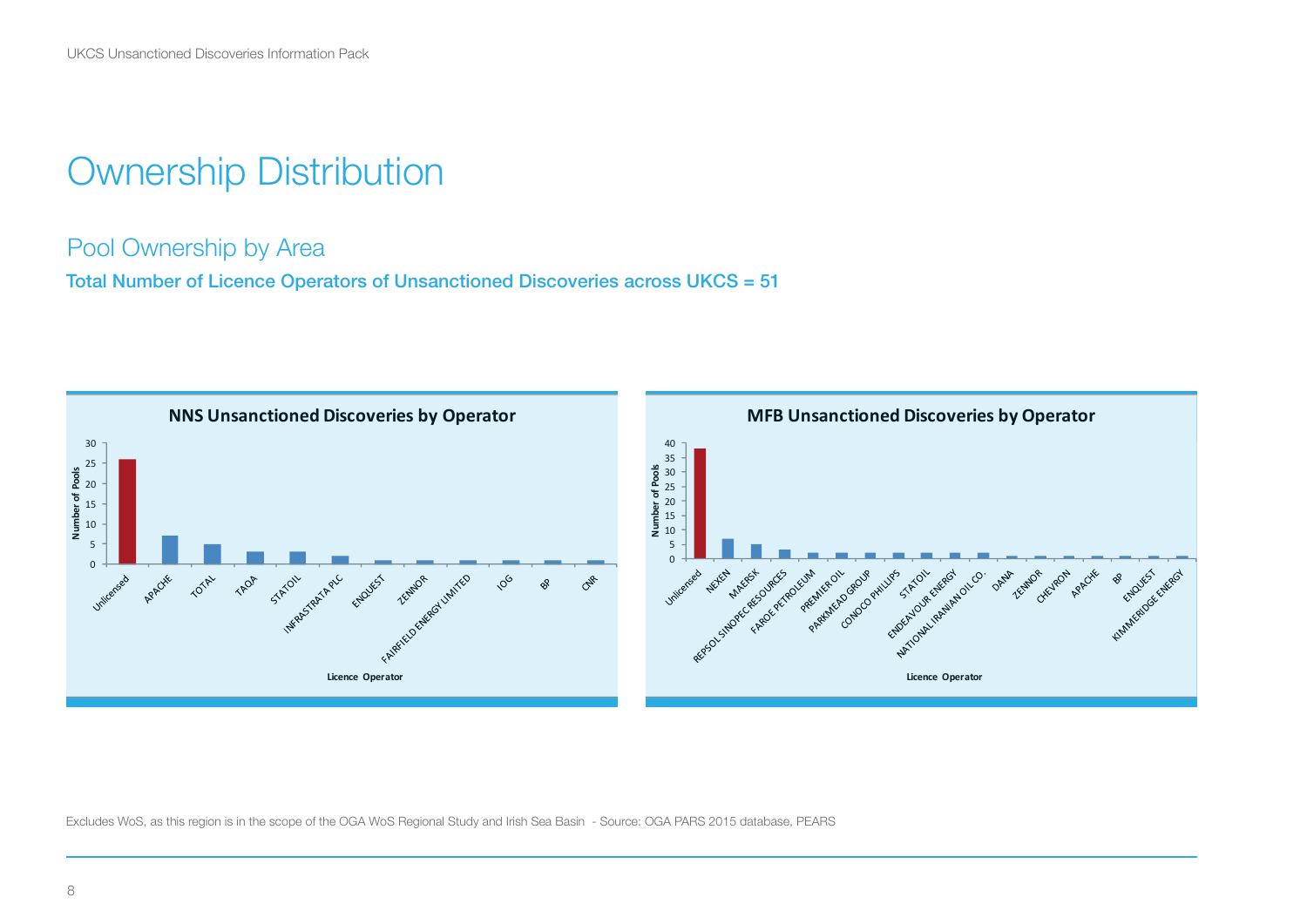### Pool Size Distribution



• Large number of pools are <3mmboe\*

- Greatest number of pools between 3<15mmboe
- Significant number of pools exceed 15mmboe

\* Some pools in the PARS database are listed as having zero P50 recoverable, these have been included in the 0≤3 mmboe range, this however could be due to the use of low recovery factors according to concepts and technologies available at the time of the pool discovery. The OGA isreviewing the PARS database on an ongoing basis to update and improve the data.

Source: OGA PARS 2015 database, PEARS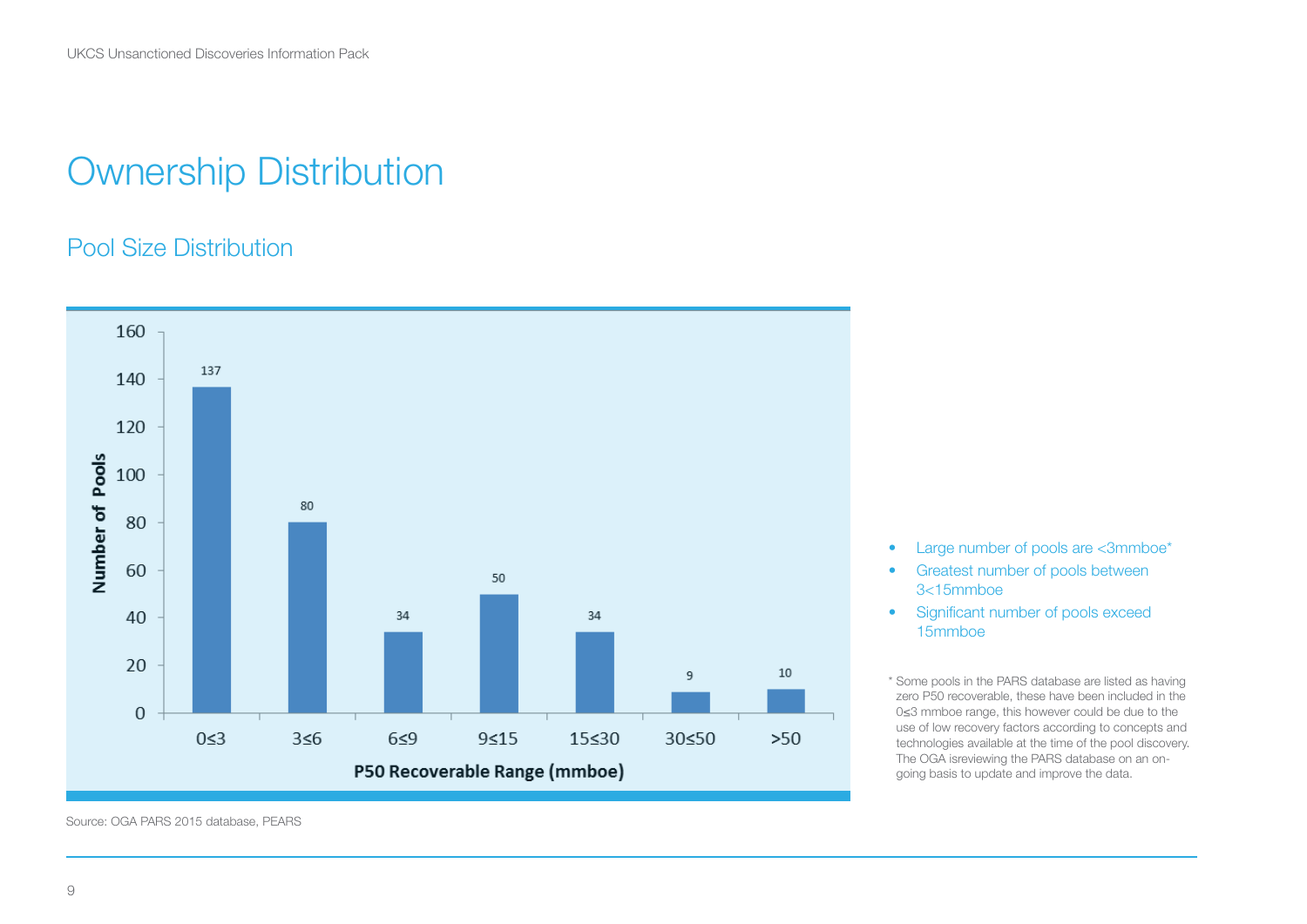### Proximity of Pools to Surface & Subsea Architecture

### UKCS Oil "Pool" to Surface Infrastructure Proximity

UKCS Oil "Small Pool" to Surface Infrastructure Proximity



• Both Include: O, O&G, O/GC, O/Cond • Does Not Include: Beacon discovery English Channel (EC)

Source: OGA PARS 2015 database, CDA Key: O = Oil | O&G = Oil & Gas | O/GC = Oil/Gas Condensate | O/Cond = Oil/Condensate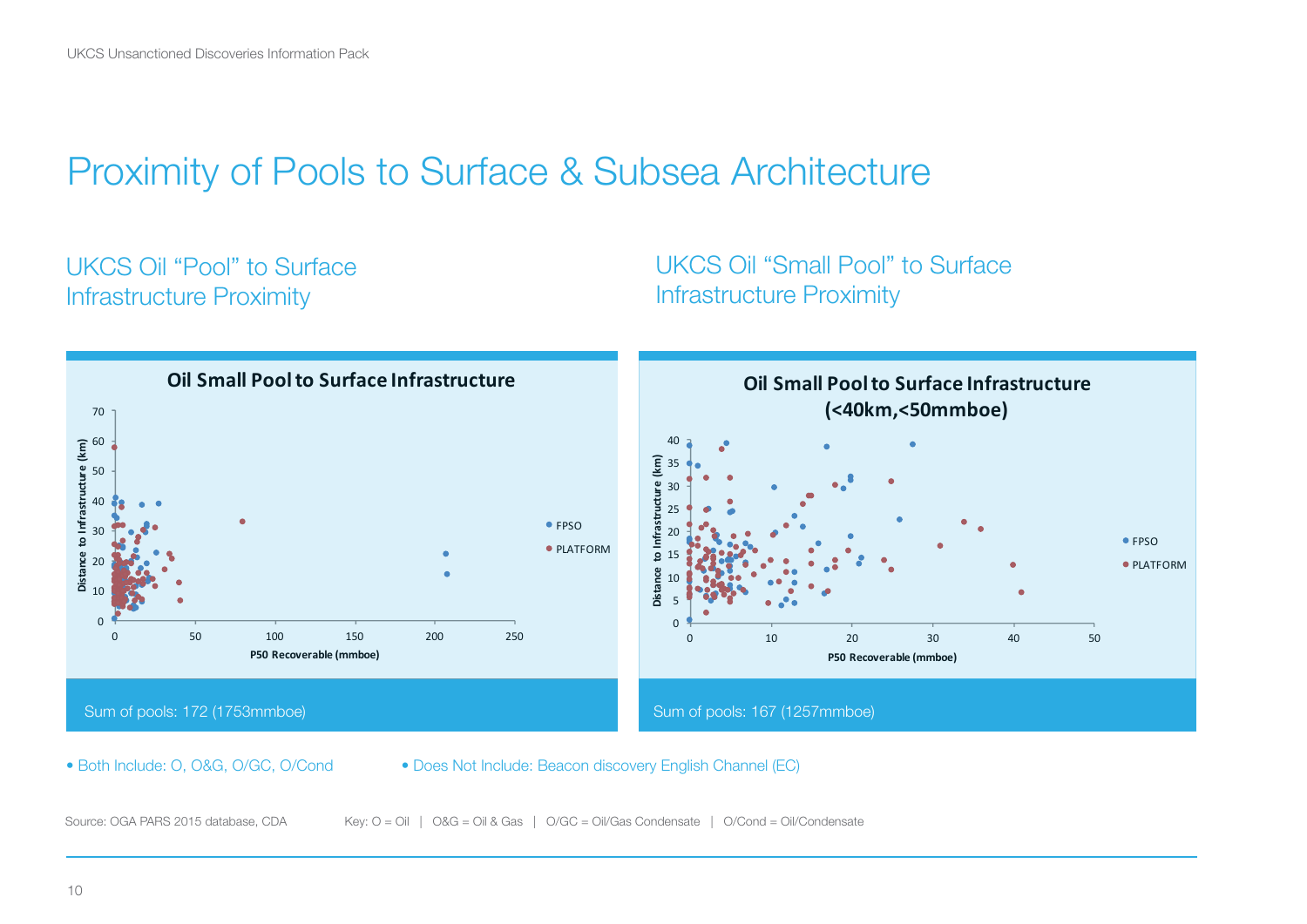### Proximity of Pools to Surface & Subsea Architecture

### UKCS Gas "Pool" to Surface Infrastructure Proximity

UKCS Gas "Small Pool" to Surface Infrastructure Proximity



• Both Include: G, GC, GC&O, GO, C, CG. • Does Not Include: English Channel, West of Hebrides (WOH)

Source: OGA PARS 2015 database, CDA Key: G = Gas | GC = Gas Condensate | GC&O = Gas Condensate & Oil | GO = Gas Oil | C = Condensate | CG = Condensate Gas |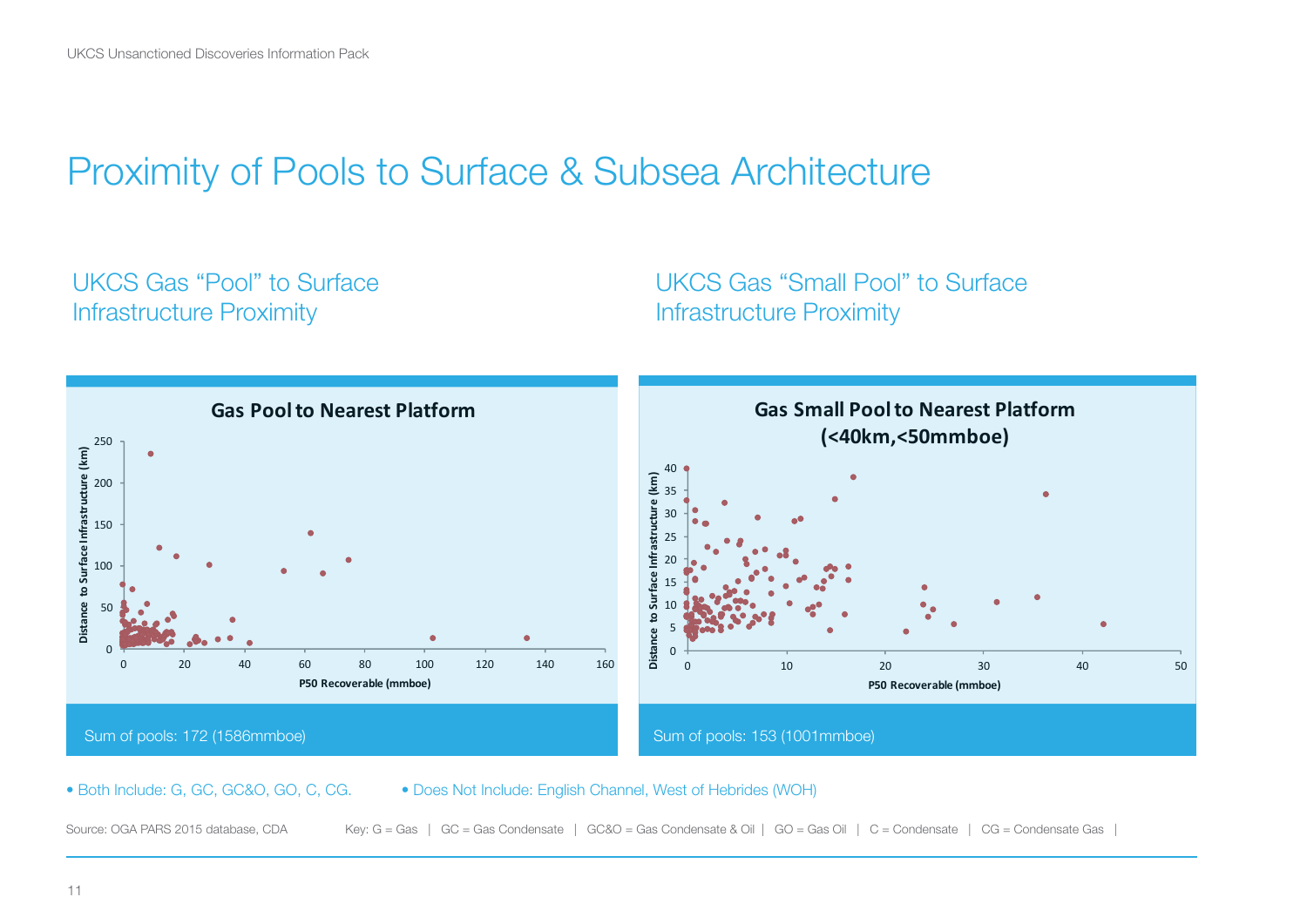### Proximity of Pools to Surface & Subsea Architecture

### UKCS Oil & Gas "Pool" to Surface Infrastructure Proximity

### UKCS Oil & Gas "Small Pool" to Surface Infrastructure Proximity



#### •Does Not Include: EC and WoH

Source: OGA PARS 2015 database, CDA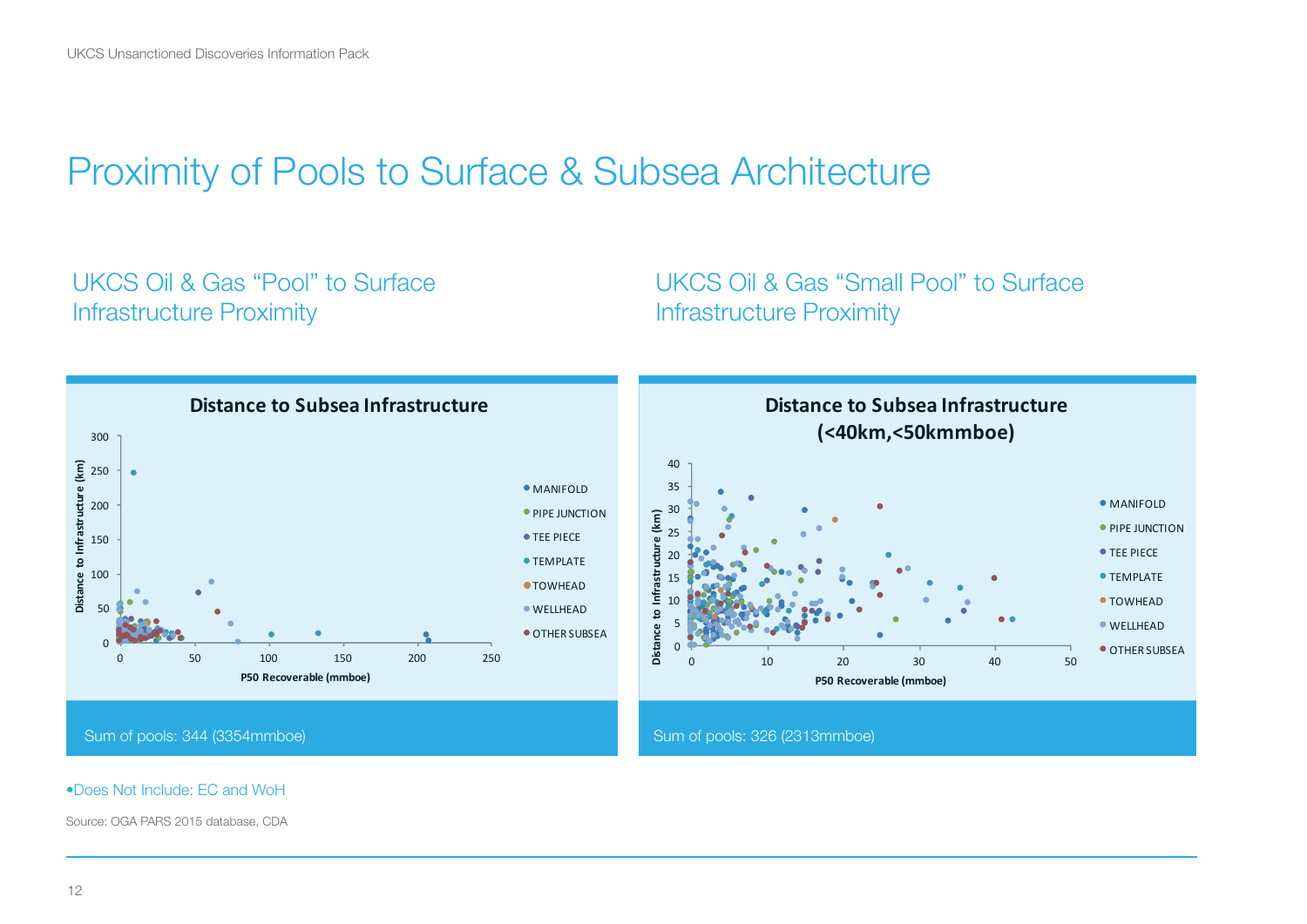## Key Opportunities and Challenges

### Southern North Sea:

• Unlicensed discoveries, low-permeability reservoirs (tight gas), low volumes, ageing infrastructure, off-spec gas, salting, and imaging of deep targets.

### Central North Sea:

- Central Graben Area: Fragmented ownership, technically challenged (heavy oil, HPHT), multiple competing export options, and imaging of deep targets.
- Quad 30: Broad range of infrastructure ages, high prospectivity (NPNT/HPHT) but low exploration activity, and low-permeability reservoirs (chalk).

### Moray Firth Basin:

- General: Heavy oil, HPHT, high  $H_2S$  and  $CO_2$ , low-permeability reservoirs, and unlicensed discoveries.
- Quad 15: Drive efficiencies through integrated "area programme" of exploration and development activities.
- Outer Moray Firth: Hubs strategy to attract Third Party business, leading to optimal plans for critical infrastructure.

#### Northern North Sea (East):

• Late life assets, gas blowdown, heavy oil, and constrained persons on board.

#### West Of Shetland<sup>.</sup>

• Harsh environment, gas export and deep water, and imaging of deep targets.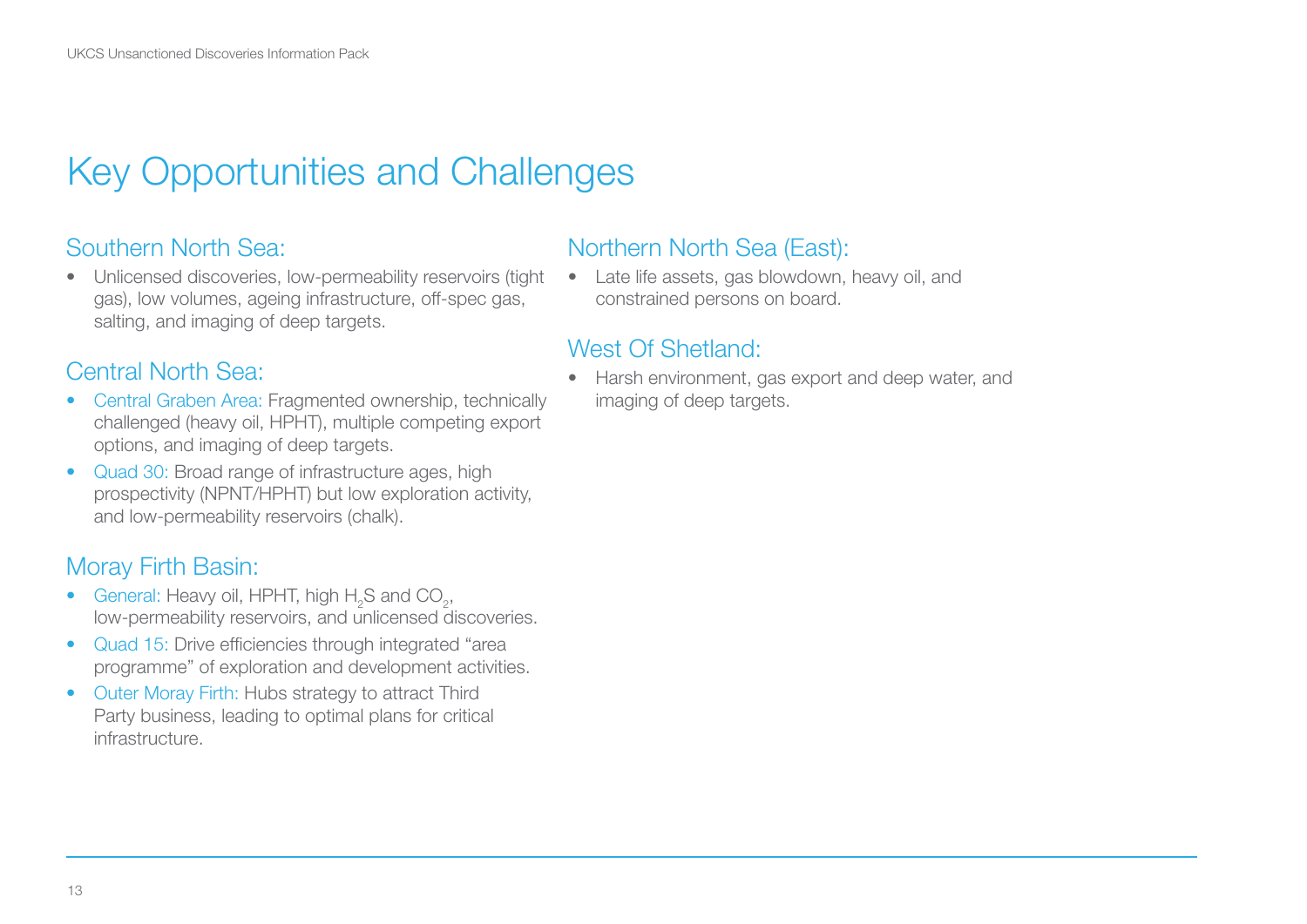## Next Steps

- 1. Release an information pack with further detail on priority clusters of pools and small pools in SNS.
- 2. Complete screening and priority selection of pools and small pools in other UKCS regions.
- 3. Issue more detailed information packs on MFB and CNS (subsequently NNS).
- 4. Conduct cluster and/or area level studies where applicable.
- 5. Engage licence operators in priority areas / clusters to discuss field development opportunities comprising unsanctioned discoveries.
- 6. Continue working with the Technology Leadership Board (TLB), the Oil and Gas Technology Centre (OGTC), and the industry on technologies able to unlock the development of unsanctioned discoveries
	- Introduce "quick win" efficiencies in development wells, subsea and surface facilities from the work of the Oil & Gas UK Wells Forum and the Efficiency Task Force.
	- Align R&D<sup>1</sup> effort with demand for technologies needed to develop unsanctioned pools.
	- Work with the OGTC, and individual technology developers to mature and ultimately deploy efficient development solutions.

1 Research and Development